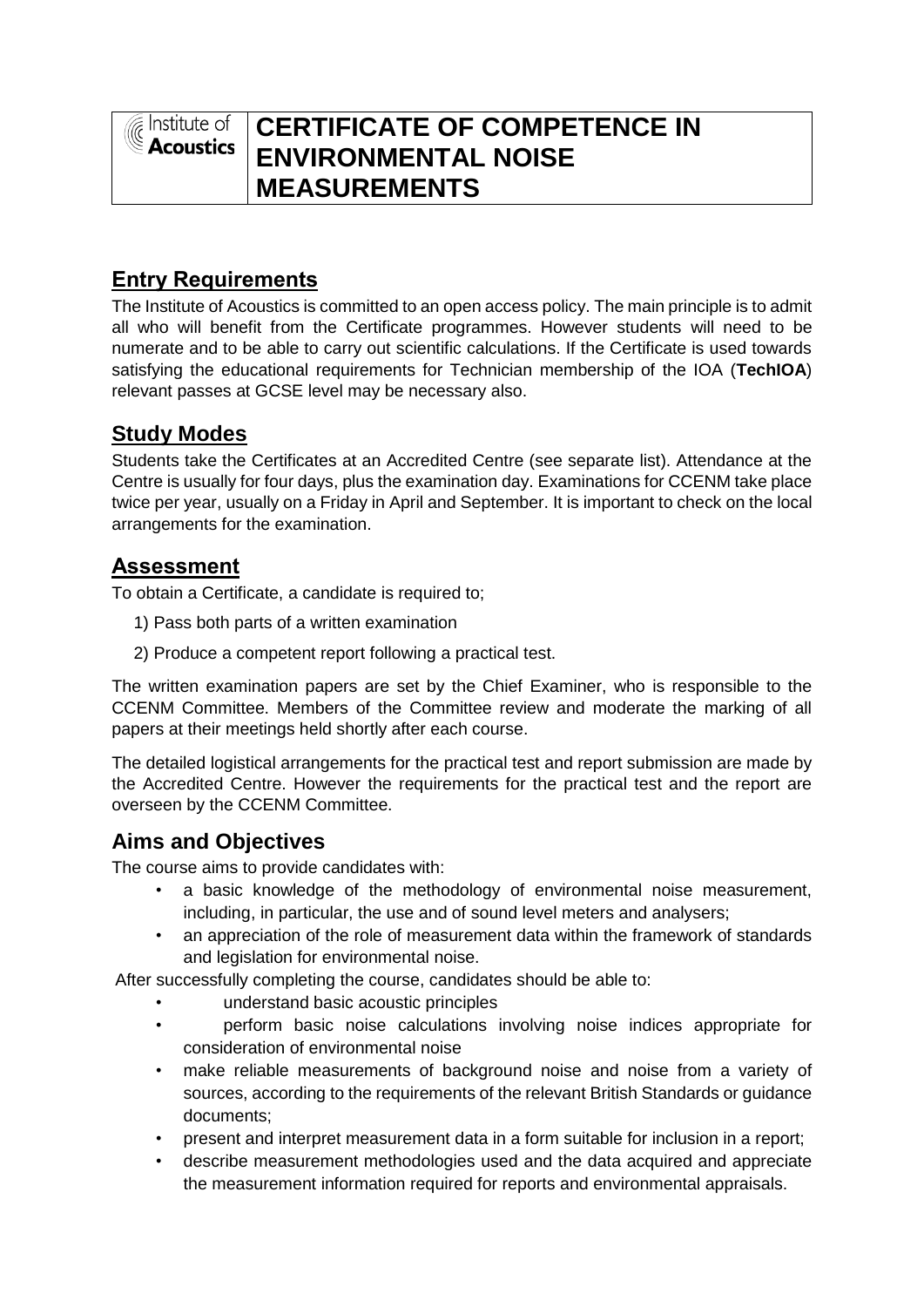## **Syllabus**

## **I. Basic Concepts and Noise Units** (6 hours)

Sound pressure and sound power. Pure tones, frequency, the audible range, broadband noise, octave and third-octave frequency analysis of noise. Sound pressure level, sound power level and the decibel scale. The range of decibel levels and the significance of level changes (3dB, 10dB, 20dB etc) in terms of energy content and loudness. The procedure for combining and subtracting decibel levels, including background levels. - The variation of hearing sensitivity with frequency and level: the A-weighting scale. Steady and time-varying noise levels:  $L_{Aeq}$ ,  $L_{AE}$  and statistical levels  $L_{A10}$ ,  $L_{A90}$  etc. Calculations involving the  $L_{Aeq}$  and *L*AE. The effects of noise on people: hearing damage, annoyance, activity interference and sleep disturbance.

#### *Notes*

- *a) The treatment of octave and third octave analysis of noise will include addition of band pass levels to determine overall A-weighted levels and calculations of barrier attenuation.*
- *b) The determination of sound pressure level from sound pressure will be included but calculation of sound pressure from sound pressure level is not required.*
- *c) Weighting scales A and C will be explained by reference to the variation in hearing sensitivity with frequency and level but loudness levels are not part of the course content.*
- *d)* Simple averaging of L<sub>Aeg</sub> and L<sub>AE</sub> is expected but averaging of statistical levels, other *than required by CRTN (see section 3), is beyond the scope of this course.*
- *e)*

### **2. Instrumentation for Environmental Noise Measurement** (6 hours)

Types of sound level meters for measurement of steady noise levels (BS EN 61672-1:2003). Integrating averaging sound level meters (BS EN 61672-1:2003) for the measurement of timevarying noise, and environmental noise analysers for *LA10* and *LA90* measurements and frequency analysis. Time weighting ('Fast', 'Slow', 'Impulse' averaging times) and frequency weighting: A-weighting, C-weighting and Linear. Peak level measurement. Types of microphone and their directionality. Accuracy of Class 1 and 2 instruments. Field and laboratory calibration of sound level meters, including traceability. Electronic noise floor. Electrical interference. Recording and presentation of time-varying noise levels. Practical methods for ensuring that microphones and meters remain accurate in use.

#### *Notes*

- *a) Basic aspects of the construction of microphones will be explained in the context of environmental noise measurement systems but details of microphone construction will not be examined.*
- *b) 'Impulse' averaging time is included as an example of a specialist setting that may be required in some non-standard measurements i.e. clay pigeon shooting.*
- *c) Practical methods for ensuring that microphones and meters remain accurate in use will be covered including the avoidance of extremes of temperature, handing with care, avoiding shocks and impact, keeping instruments dry and battery management.*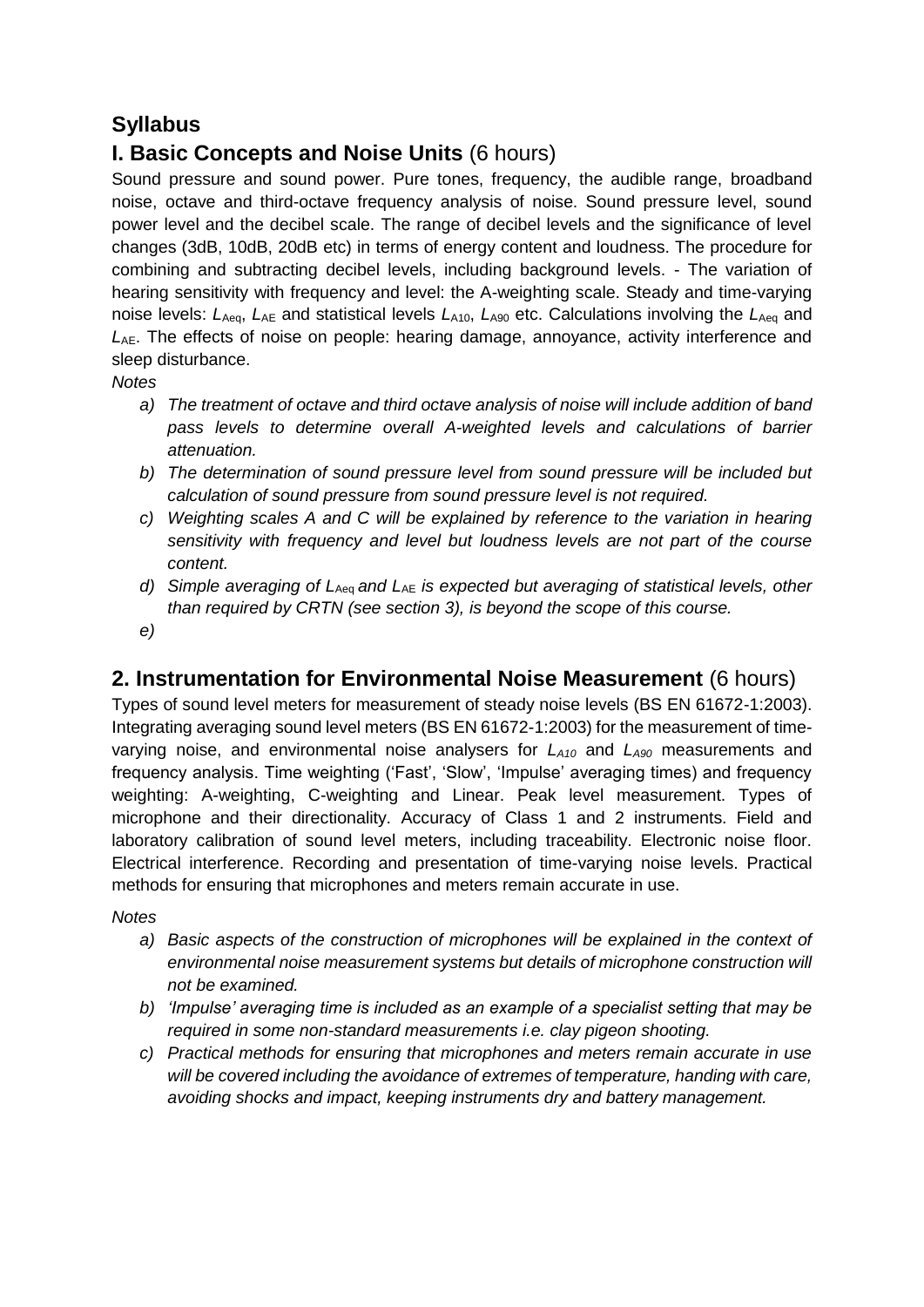## **3. Noise Indices and Methodology for Environmental Noise**

## **Measurement** (6 hours)

The measurement of transportation, industrial, construction site noise and non-specific noise levels, according to BS 7445 Description and measurement of environmental noise. Part-1:2003, Guide to quantities and procedures. Part-2:1991 Guide to the acquisition of data pertinent to land use.

Noise indices and specific measurement methodology appropriate to rating and assessment methods for:

- Industrial and commercial noise and BS 4142:2014<sup>1</sup>;
- Noise measurements appropriate to planning assessments;
- Road traffic noise the measurement method in "Calculation of Road Traffic Noise" (CRTN), including its method for combining  $L_{A10}$  measurements;
- The measurement method in "Calculation of Rail Noise" (CRN);
- An elementary introduction to the measurement of Construction site noise BS 5228- 1:2009;
- Short time measurements such as used in the Noise Act 1996 (as amended)
- Overview of Noise from leisure activities and associated codes of practice.

## **4. Environmental Noise Measurement in Practice** (10 hours including

### field work)

The use of sound level meters for typical environmental noise measurements. Choice of microphone position. The use of windshields, and the effect of wind and other environmental conditions on measurement accuracy. Measurement techniques and wind shields appropriate to wind farm noise measurement. The influence of screening and reflecting surfaces. The nature and causes of other uncertainties in measurement. Choice of sampling periods for timevarying signals - averaging of  $L_{\text{Aea}}$  and the use of  $L_{\text{A10}}$ ,  $L_{\text{A90}}$ , etc. Uncertainties associated with accuracy, tolerance limits and sampling. Monitoring of the noise climate during a measurement. Data interpretation and report preparation. Subjective impression. Comprehension of the role of noise issues in environmental assessments and consultant's reports.

*Notes*

 $\overline{a}$ 

- *a) Emphasis will be placed on measurements and on recording of appropriate environmental information and subjective impressions rather than on assessment or rating of noise.*
- *b) Although measurement methods appropriate to wind farms are included, the assessment of wind farm noise is not part of this course.*
- *c) The treatment of errors and accuracy will be in the general context of measurement uncertainty and not require statistical calculations.*
- *d) Appreciation that monitoring of the noise climate requires continual recording of the noise that the observer hears throughout the measurement and how any noise event may affect the accuracy of the measurement.*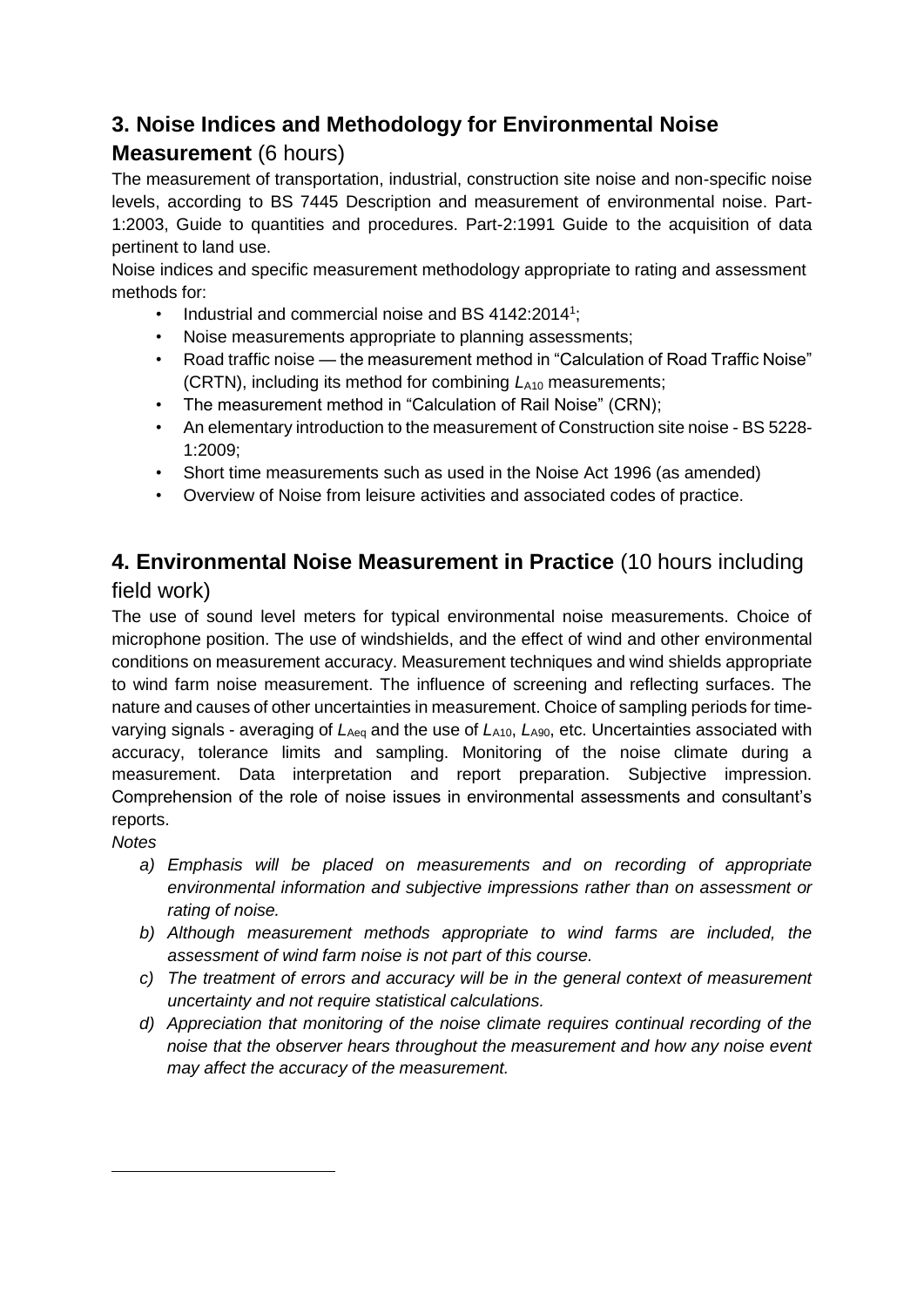## **5. Basic Aspects of Noise Propagation** (2 hours)

Propagation from point, line and planar noise sources, idealised and actual. General overview of the effects of distance, reflection, air absorption, ground effects, wind and temperature gradients. An introduction to basic noise mitigation techniques. Simple estimation of the attenuation by barriers, earth banks, vegetation.

*Although awareness of the effects of various environmental factors upon noise level measurements are included, detailed calculations of propagation effects will not be required.*

### **Assessment**

## *The practical examination*

The CCENM is essentially a practical qualification and so a good performance in the practical examination is critical. The practical examination includes:

- a) objective measurements of an environmental noise source to demonstrate the use of suitable instrumentation and method;
- b) generation of a report on the measurements and associated noise assessment.

The candidate will be examined on the ability to undertake the test competently, to record all the essential information about the test conditions and to present the results of measurements reliably and accurately.

- The practical exam scenario must be realistic, clearly defined and reported
- There are separate assessments of the conduct of the measurement and the reporting of results

The practical examination is not an assessment of knowledge of the contents of documents (such as BS4142, CRN or CRTN) but of measurement practice in the field. If a convenient industrial noise source (e.g. a plant room) is not available, then nearby transport sources may be used instead.

Emphasis is placed on measurement uncertainty issues. Often sound levels are quoted to an unrealistic degree of "accuracy" and there is a failure to recognise the key factors that will affect the reliability or repeatability of measurements. An understanding of the issues involved, rather than a detailed knowledge of or ability to calculate "uncertainty budgets", is expected.

#### *Weather contingency*

Centres will have a contingency plan to cope with severe adverse weather conditions.

#### *The Assessment*

Examiners (one of the Centre Tutors) observe and assess the practical examination using their own procedures but will check:

- Competence in setting up the sound level meter (e.g. calibration, selection of range, parameter, time constant, frequency weighting etc.);
- Competence in choice of measurement location/meter orientation;
- Competence in understanding of appropriate measurement or sampling time and duration;
- Competence in reading off and recording appropriate parameters;
- Competence in recording the noise climate during the measurement
- Competence in qualitative understanding of appropriate precision and accuracy and sampling uncertainty; and
- Competence in clear, complete reporting of field procedure and results: the test is 'could a third party use the report alone to repeat the measurement and secure comparable results?